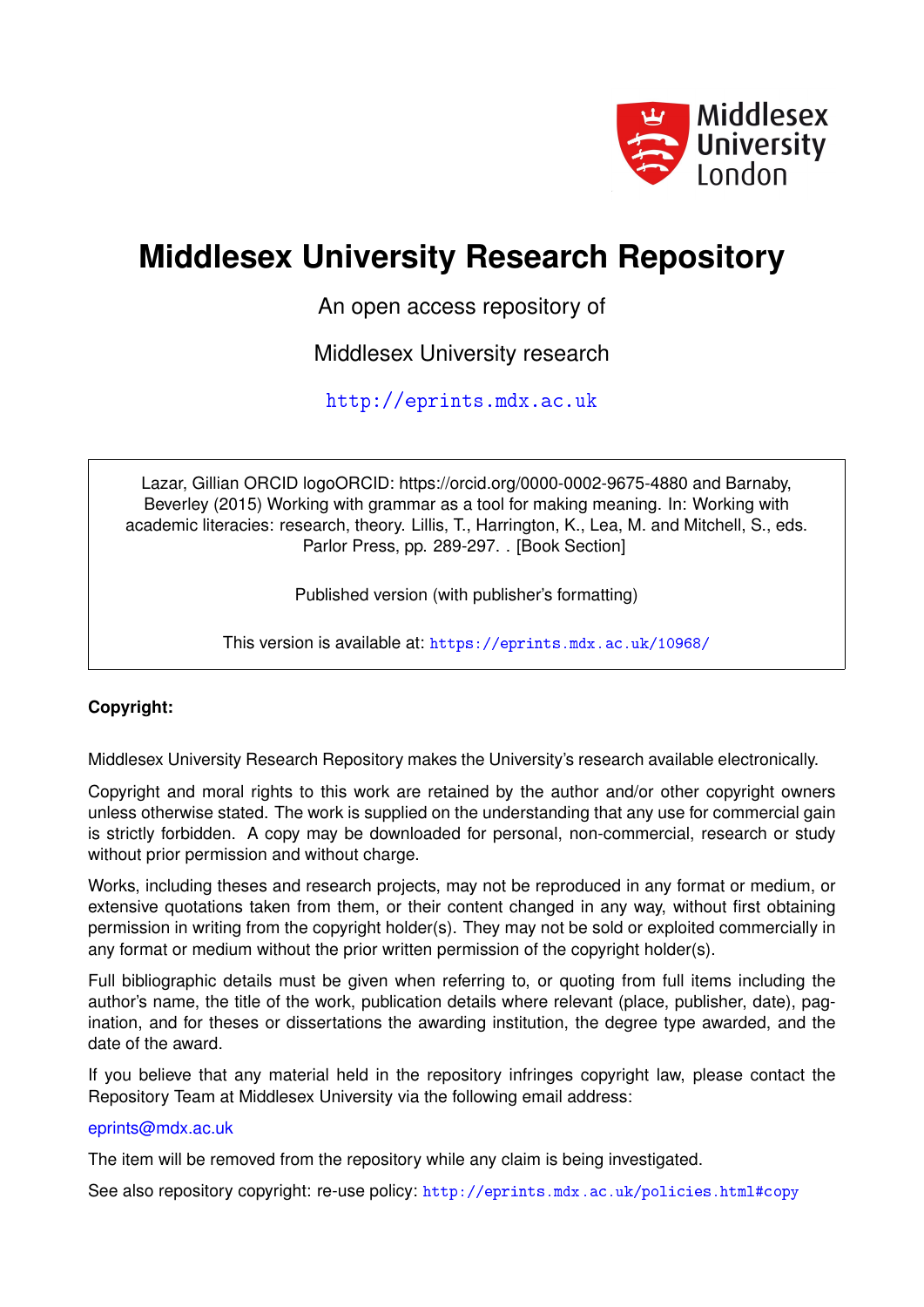## **CHAPTER 21 WORKING WITH GRAMMAR AS A TOOL FOR MAKING MEANING**

#### **Gillian Lazar and Beverley Barnaby**

Academic literacies has been described as an "overarching framework" (Joan Turner, 2012, p. 18) which aims to scrutinize critically the dominant values, norms and institutional practices relating to academic writing (Caroline Coffin & Jim Donoghue, 2012). One dominant value, often articulated by some academics and students, is that "correct grammar" at sentence-level is essential for good academic writing. However, this focus on sentence-level grammar is often associated with a top-down prescriptiveness in which "peremptory commands" about correct usage are linked with a negative evaluation of a person's speech or writing (Deborah Cameron, 2007, p. 1).

This chapter focuses on a small-scale project at a post-1992 university $^{\rm 1}$  in North London, in which a number of first-year "Education Studies and Early Years" students were referred to a writing specialist by an academic in order to improve their "poor grammar." The writing specialist had already collaborated closely with the academic and her colleagues in "Education Studies and Early Years" in developing three "embedded" sessions (Ursula Wingate, 2011) which were integrated within the students' modules, and were delivered during course time. The sessions were broadly informed by a "Writing in the Disciplines" approach, involving collaboration between academics and the writing specialist in terms of the design, content, and delivery of the sessions, and in encouraging students to engage from the outset with disciplinary discourse (Mary Deane & Peter O'Neill, 2011). These sessions aimed to make explicit to students the lecturers' tacit assumptions of what was required in academic writing assignments (Cecilia Jacobs, 2005) in relation to genre, argumentation, structure, academic style, and referencing. Nevertheless, even after the delivery of these sessions, a cohort of 23 students was identified by subject academics as still having significant problems with writing, primarily with "poor grammar." The academic who referred the students to the writing specialist was motivated by a strong commitment to provide appropriate support to these students, as weak grammar had been identified by academics teaching on the programme as the key difficulty which was preventing them from progressing in their studies.

The writing specialist was interested in unpacking the notion of "poor gram-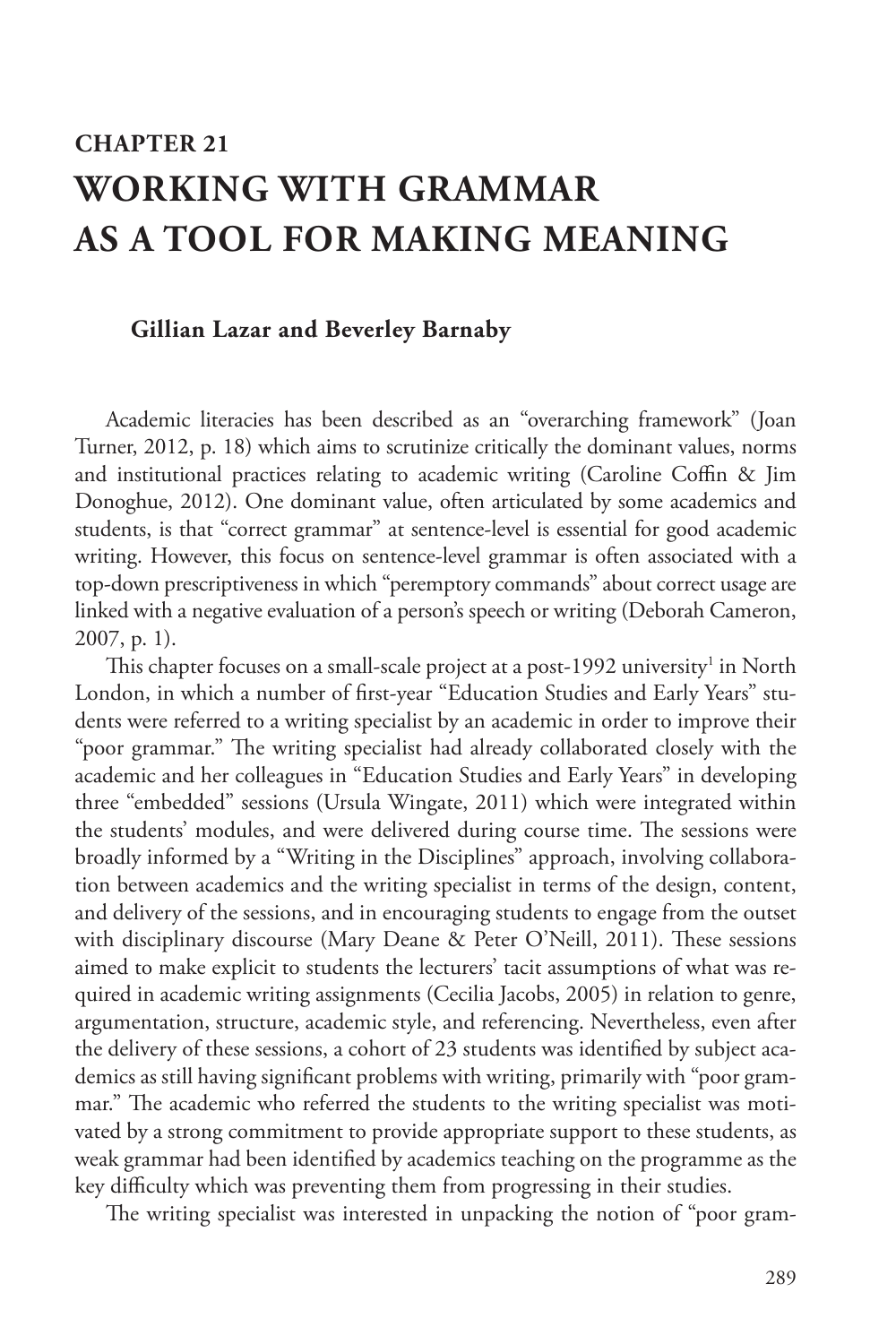mar" with both students and academic staff, since labelling students as having poor grammar seems to raise an important issue. To what extent can a focus on grammar form part of an academic literacies approach, since an emphasis on "surface features, grammar, and spelling" is often characteristic of the study skills approach, which attempts to "fix" students' problems with writing in a top-down, instrumentalist way (Mary Lea & Brian Street, 1998). Is a focus on sentence-level grammar compatible with the notion of exploring writing as a social practice, and its concomitant emphasis on issues of identity? The writing specialist was interested in investigating some of the views of academics with regards to grammar, particularly the ways that these manifested in the kinds of comments/annotations they wrote on student assignments. She was also interested in devising and delivering a series of classroom-based activities which might enable students to explore grammar in more transformative ways, for example, by investigating how grammar can be understood as a tool for making meaning, as well as the relationship between grammar, student identities and the complex power relationships both within the university and the wider geopolitical context. This chapter thus begins with a brief discussion of the overall context, and of a small-scale investigation of the views of three academics regarding "correct grammar" and the ways that these were instantiated in the kinds of annotations that they made on student assignments. Sample activities for classroom use are then provided, followed by students' reactions to these activities. We conclude with a brief discussion of some of the tensions and transformative possibilities arising from this project.

#### **THE CONTEXT**

The project involved working with a cohort of 23 students, identified by the academics marking their work as having "poor grammar" in an assignment in which students were required to outline and evaluate the contents of a chapter in a prescribed textbook. The cohort of students was linguistically extremely diverse. It included students who described themselves as native speakers of English, but who also used non-standard forms of grammar typical of local communities in London (Sian Preece, 2009). The cohort included bilingual or trilingual students who routinely used grammatical forms which may be considered acceptable in global varieties of English, such as Indian or Nigerian English, but which are generally considered wrong in standard British English (Andy Kirkpatrick, 2007). An example of such a form is pluralised uncountable nouns (e.g., *informations, knowledges, researches).* A third group encompassed international students, who had learned some English at school in their own country. Finally, there was a category of multilingual students, often refugees, who spoke one language at home with their family, had been educated in a second or even third, and had then had to acquire English in informal settings when they arrived in the United Kingdom.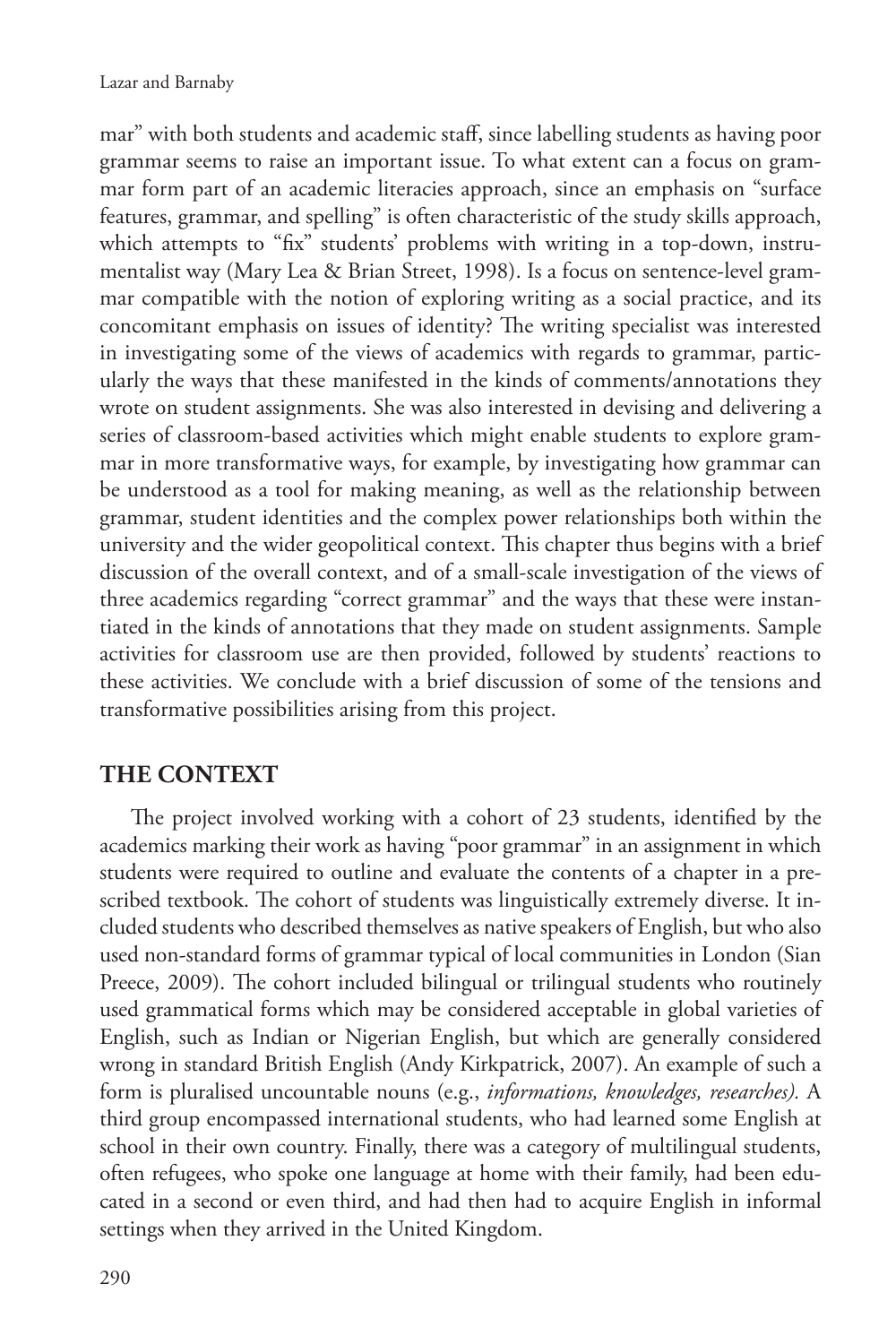Given the constraints of timetabling, it was decided that four one-hour "grammar" sessions would be provided. Despite the efforts of academic staff to put a positive spin on the sessions, some of the students who were referred to the sessions may have felt stigmatized initially. In questionnaires devised by the academic following the delivery of the sessions, 69% of the students said that they appreciated the offer of help, while 31% said that it made them feel "uneasy," "uncomfortable," and "let down." Thus, it is clear that labelling students' work as grammatically deficient played into a very normative view of what constitutes acceptable academic writing. On the other hand, for many of the students involved, acquisition of sentence-level grammar in English was a largely unconscious process which had never been subjected to conscious analysis or reflection. This had two negative consequences. Firstly, students were limited in the ways that they could manipulate grammar to convey different meanings. Secondly, when students were asked to proofread their work by lecturers, many of them could not identify the ways in which their work departed from the grammatical norms that the lecturers were enforcing.

#### **THE LECTURER PERSPECTIVE**

Why did the academic staff involved in the project consider grammar to be important, and how did they signal this to their students? What types of grammar "errors" did they consider significant in student writing? In order to explore these questions, three lecturers who had marked student assignments on the course were interviewed. They were also asked to annotate chapter reviews from three students, bearing in mind the main areas of grammar which they felt should be pointed out to students.

The interviews with the lecturers revealed not only a strong consensus about why grammar was important, but a sense that grammar was not just a surface feature of writing, but a tool for communicating meaning:

> … in order to make sure they convey their ideas clearly, they need to learn basic grammar. (Lecturer 1, Interview 22/2/2012)

> Grammar is very important, because the meaning is lost if the grammar is incorrect. The clarity of expression and communication is linked with grammar. (Lecturer 3, Interview 23/2/2012)

In addition to the interviews, the small sample of marked chapter reviews was analyzed, which revealed that lecturers had different approaches to marking grammar in assignments. One lecturer simply underlined errors, without providing any further information; another replaced the error with a "correct" version, while a third provided a "correct" version, but also wrote some explanatory comments in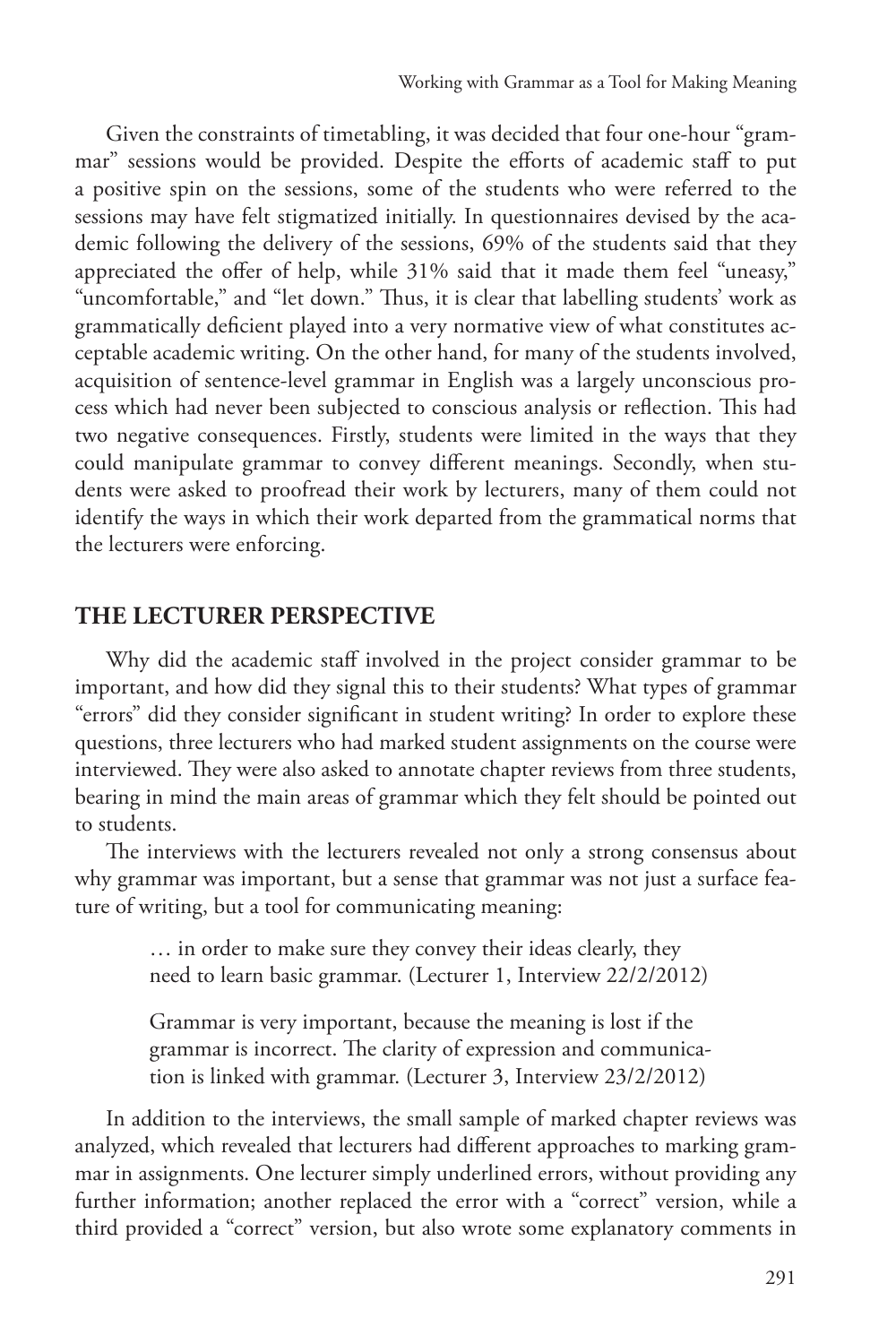the margin. Overall, this approach to marking revealed a top-down prescriptiveness aligned to the 'study skills' approach to teaching writing (Lea & Street, 1998).

When the lecturers' annotations for the assignments were compared, it was clear that there was both a high level of agreement about which types of errors should be pointed out to students, as well as a high level of conformity to the norms of standard British English usage. In the interviews, grammatical areas which were mentioned as ones to point out to students included "faulty" sentence construction, incorrect punctuation, incorrect spelling, omission of "little" words such as definite articles, misuse of tenses, confusion between singulars and plurals (including pluralising uncountable nouns), and inappropriate word choice. It was significant that the list included the omission of definite articles and the pluralising of uncountable nouns, which are often features of non-British varieties of English (Eyamba Bokamba, 1992; Kirkpatrick, 2007). For students who are "native" speakers of these varieties in countries such as India and Nigeria, the "mistake" may only become evident in the context of British Standard English.

#### **DEVELOPING CLASSROOM-BASED ACTIVITIES**

In order to devise appropriate activities for the students, an analysis of common student "grammar errors" in the chapter reviews was undertaken. From the analysis, it was clear that, in addition to difficulties with grammar, some students had not understood the overall rhetorical purpose of the review, and had simply summarized the chapter contents. This suggests that "poor grammar" can sometimes be a blanket term that encompasses other aspects of "poor" writing. The assignments of other students revealed a good understanding of the purpose of a review, but were grammatically weak, often in the key areas identified by the lecturers. The question which then arose was how to develop students' grammatical competence in these areas in ways which emphasized the meaning-making potential of grammar, while also stimulating awareness of what Ann Johns (1997) calls a "socio-literate" perspective. This meant that the activities attempted to enable students to make connections between grammar and issues relating to identity and power relationships in writing. For example, if students routinely used grammar forms identified as "non-standard" in the British context, either with friends and family in the United Kingdom, or in more formal settings in their home country, then what kind of shifts of identity were required for them to use standard forms in their academic writing? An inventory of classroom activities was developed in response to this. The design of these activities was also informed by some of the evidence in research into second language acquisition that "form-focused" instruction (i.e., drawing students' attention explicitly to the form and meaning of a particular grammatical structure) is beneficial to their learning of grammar (Nina Spada, 2010). The working assumption was that form-focused instruction might benefit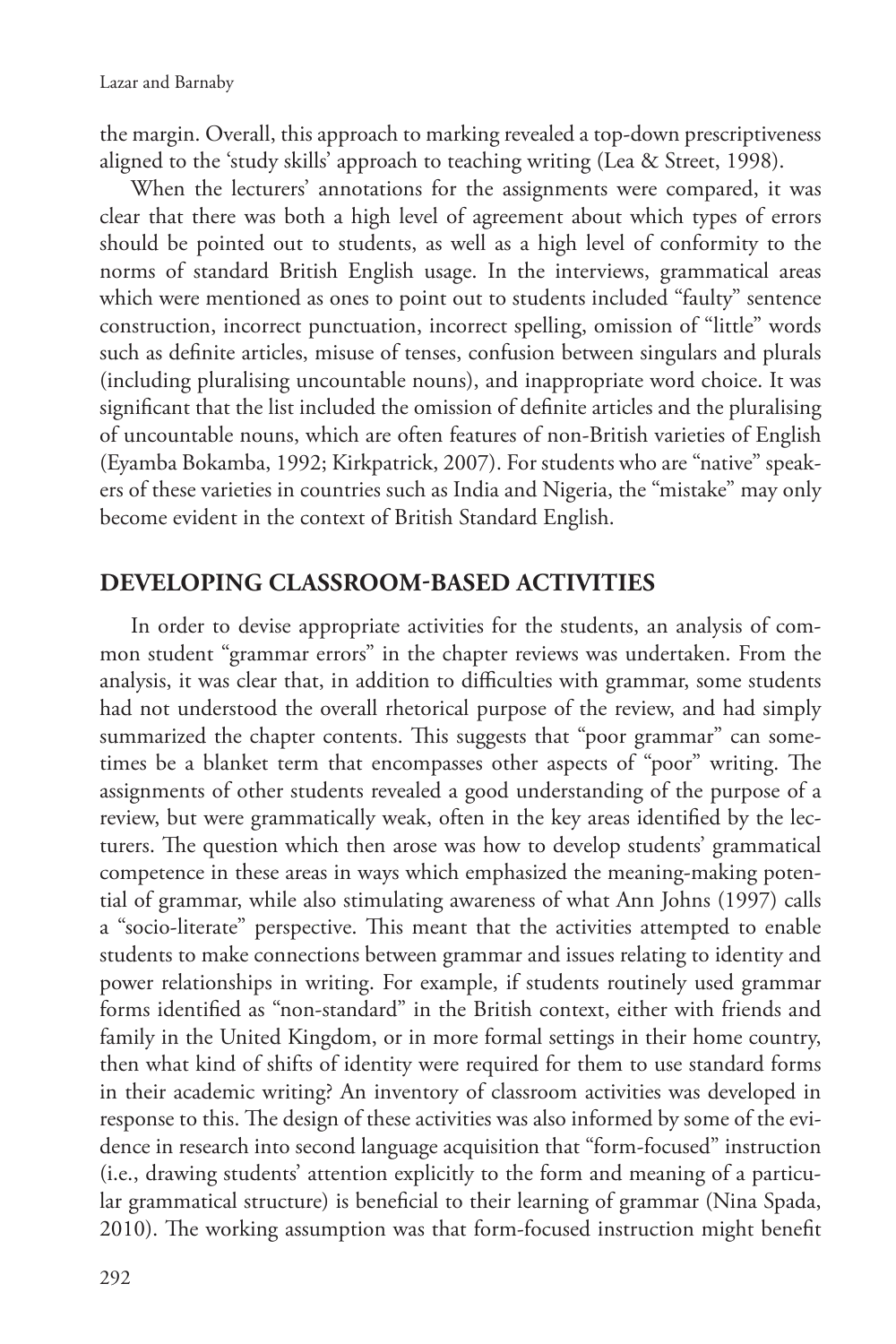all students in the group, even if they were not second language speakers of English. In addition, the tasks incorporated a number of principles for promoting language awareness, including discussing the language analytically, employing learner-centred discovery activities and engaging students both affectively and cognitively (Simon Borg, 1994).

## **SOME SAMPLE ACTIVITIES**

### **1. Reflection on Different Varieties of Grammar and Students' Identities**

The aim of these activities was to encourage students to reflect on how the grammatical forms they utilized might signal particular aspects of their identity, and to validate the complex hybridity of many student identities as expressed in the grammar they used. Suresh Canagarajah (1999) has pointed to the difficulties that students may experience in bridging the gap between the English they use in their vernacular, and the standard forms used in academic writing. Top-down feedback comments by academic staff underline the notion that there is only one "correct" form of grammar, thus potentially stigmatizing non-standard uses of grammar and the expressions of identity that go along with them.

- a. Students draw and discuss diagrams, detailing their own linguistic profile, including the different languages and varieties that they speak, with whom they are used and in what context.
- b. Students discuss sentences, contrasting sentences or paragraphs containing standard and non-standard grammatical forms, and explore when and by whom they might use them. For example, with family and friends versus in the university. How might shifting from one repertoire to another feel?
- c. Students discuss a series of statements relating to grammar:

Do you agree or disagree with these statements. Why?

- Using particular grammar makes you a member of a particular club.
- Grammar can never be wrong; it can only be inappropriate.
- Changing the grammar I use, changes the person I am.
- d. Students are asked to "think ethnographically" and note down examples of different grammatical forms they notice being used in their daily lives; these can then be discussed in class.

#### **2. Contrastive Analysis**

The aim of these activities was to emphasize that the manipulation of different grammatical forms empowers writers to make meaning in different ways. For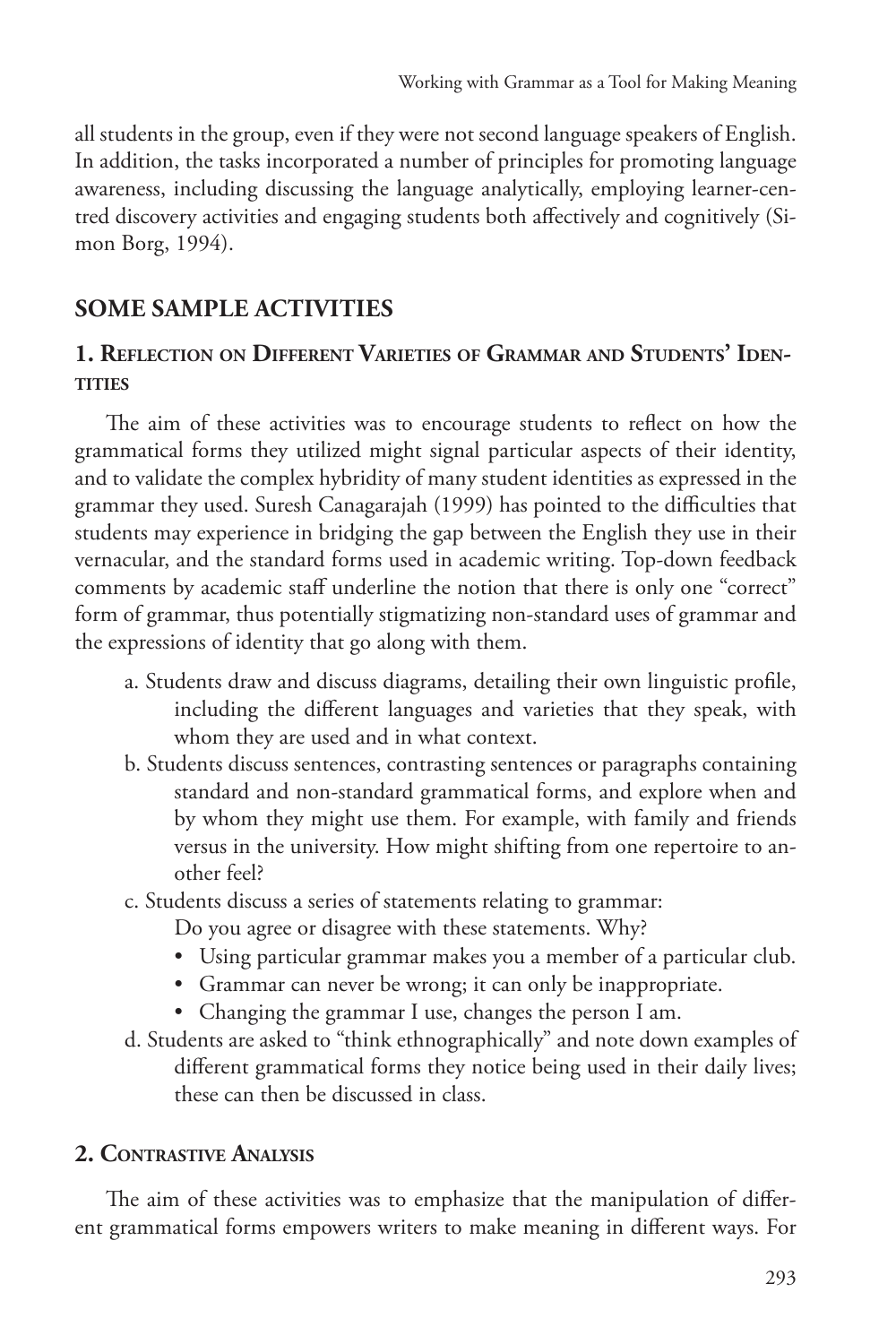example, students compare a number of different sentences or paragraphs contextualized within academic texts, which illustrate contrastive uses of grammar, e.g., the active voice and the passive voice; or the use of the present simple and present perfect, versus the past simple when quoting. Do they reveal any differences about the writer's position in the text (Ken Hyland, 2002), or about the writer's attitude to the contemporary relevance of the quote (John Swales & Christine Feak, 2004)? How would students feel about using them and why?

#### **3. Strategies for "Noticing" Different Grammatical Forms**

The aim of these activities was to draw on some of the strategies commonly used in English Language Teaching to enable students to analyze the meanings encoded in specific grammatical forms. This might encourage students to engage cognitively with grammar, rather than slavishly accepting the "correct form" with no real understanding of why they might actively choose to use it.

- a. Encouraging students to develop a series of "concept questions," which can help them to disambiguate grammatical meaning. For example, in relation to the sentence *The book is aimed at professional*, students could apply these questions: *Do you mean one, or more than one "professional?" Is this okay in the version of English spoken in your home country? In standard British English, how do you make it clear how many professionals there are*? Students are asked to apply these concept questions when proofreading.
- b. Students are asked to compare a text with numerous grammar "mistakes," with a "reformulated text" (Scott Thornbury, 1997) with none. How significant are the mistakes in the original in terms of meaning? In what ways does the reformulated text change the meaning? In what ways does the reformulated text conform to standard usage? How important (or not) is this?

#### **STUDENTS' RESPONSE TO THE ACTIVITIES**

All of the activities above were used in the four sessions with the group. Initially, the intention was that the students should keep a reflective log of their reactions to the activities, but disappointingly, the responses to this were limited. When questioned, students mentioned that they were very short of time as they were working on assignments that counted towards their final grades, whereas the logs did not. However, some responses were received:

> I found the activities useful, especially the activity that involved us getting into pairs and discussing how our mother tongue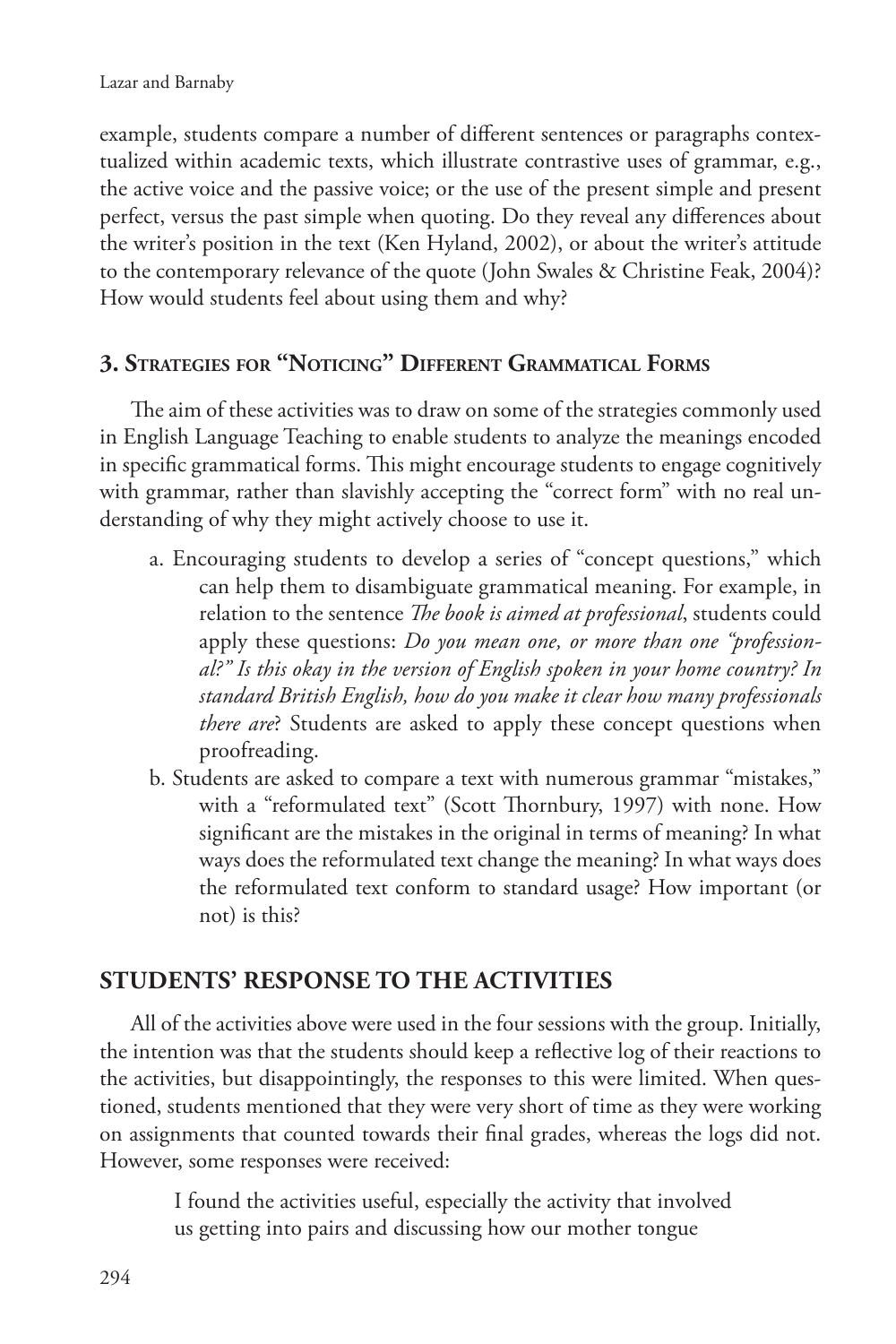differs from English.

From my point of view all the exercises we have in the lessons are useful but I have find(sic) that punctuation and the use of articles as one of the most important points to remember when we have to write an essay as it can change the meaning of what we are trying to say. It is also important to know when we should use singular and plural, as it might mean the opposite of what we are trying to explain.'

#### **CONCLUSION**

During the implementation of this project a number of tensions emerged. One surprising tension was that many of the students were initially keen to "learn rules" about grammar, and tended to classify any deviance from standard British English as "wrong." Discussions about the legitimacy and appropriacy of non-standard English became quite heated, with a few students vehemently insisting on the use of the standard form in all contexts. There was sometimes a slight impatience with discussions about the broader socio-politics of language, with students simply wanting to know what was "correct." This suggests that the views of students reflect the views about language held in the wider society, including the belief that prescriptive rules regarding correct usage are valid in all contexts. Thus, one of the tasks of the writing specialist is to encourage students to question and explore these in order to genuinely transform attitudes regarding grammar. Nevertheless, most students were very appreciative that the complexity of their linguistic identities was valued and seen as a resource, which may not always have been the case within the university context. This would suggest that the activities utilized in the sessions were genuinely transformative for some students in encouraging them to move from a view of grammar as simply "right or wrong," to one in which grammar is regarded as a tool that can be manipulated for expressing different aspects of identity in different contexts. The students thus appeared to develop an improved awareness of the kind of grammar considered appropriate in an academic context, while also feeling that their complex linguistic identities were being validated. For example, a number of students reported on feedback forms that the activities used in the sessions had changed their views about grammar and its relationship to meaning, and that they enjoyed the activities in which they were asked to draw on their own linguistic repertoires.

Another tension was between the academics' comments that grammar is a tool for making meaning, and the evidence from their annotations that standard forms need to be enforced, either by underlining these or providing the "correct" forms for the student. Theresa Lillis (2003) has called for a dialogue to be at the centre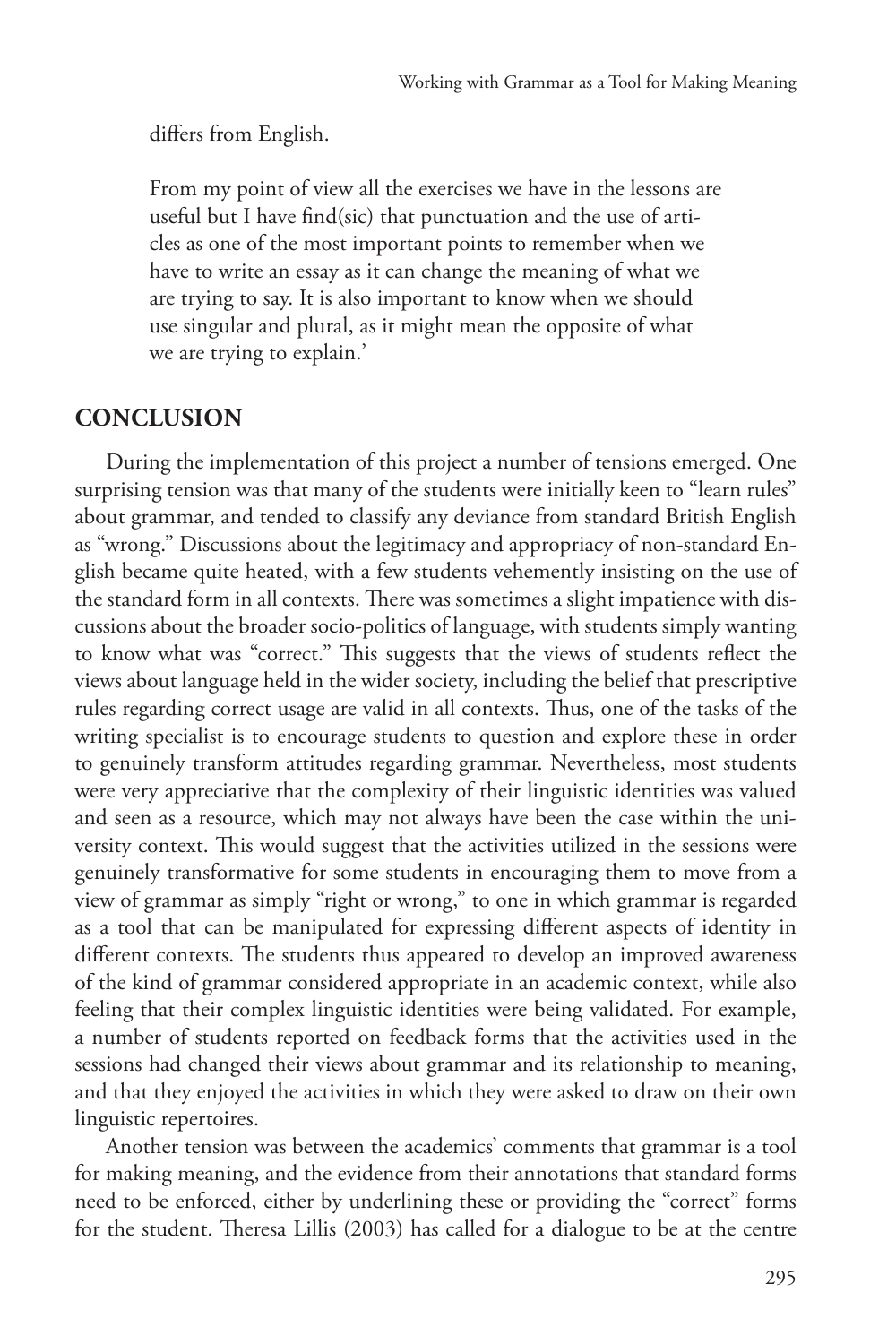of an academic literacies approach, but lecturers' annotations about grammar generally communicate rather top-down prescriptiveness, with little space for encouraging critical engagement by students. Perhaps marking annotations could instead include "concept" questions relating to any ambiguities in meaning arising from the way a grammatical structure has been used in an assignment. Or perhaps annotations could encourage students to consider more deeply the issues of identity that may arise when they experiment with "new" forms of grammar. Overall, the collaboration between the writing specialist and academics has been transformative in initiating a dialogue about how marking methods could encourage a more dialogic relationship between staff and students, and in encouraging academic staff to consider how their marking practices can move from a "study skills" model of writing to one which is informed by an academic literacies approach. Such an approach enables academic staff to be more cognisant that the grammar used by students is not simply a surface level feature of text, but is often a complex manifestation of students' identities.

Joan Turner (2004, p. 108) has argued for "the constitutive importance of language in the academic context" to be better recognized. As sentence-level grammar is an essential part of this language, it will continue to generate both tensions, as well as creatively transformative responses, among those teaching and researching academic writing.

#### **ACKNOWLEDGEMENTS**

This project, and the writing about it, would not have come to fruition without the co-operation and support of our students and colleagues.

#### **NOTE**

1. The term "post 1992" universities in the United Kingdom refers to former polytechnics or colleges of higher education that were given university status through the Further and Higher Education Act 1992, and also sometimes to colleges that have been granted university status since then.

#### **REFERENCES**

- Bokamba, E. (1992). The Africanization of English. In B. Kachru (Ed.), *The other tongue: English across cultures* (pp. 125-147). Urbana, IL/Chicago: University of Chicago Press.
- Borg, S. (1994). Language awareness as methodology: Implications for teachers and teacher training. *Language Awareness, 3*(2), 611-71.